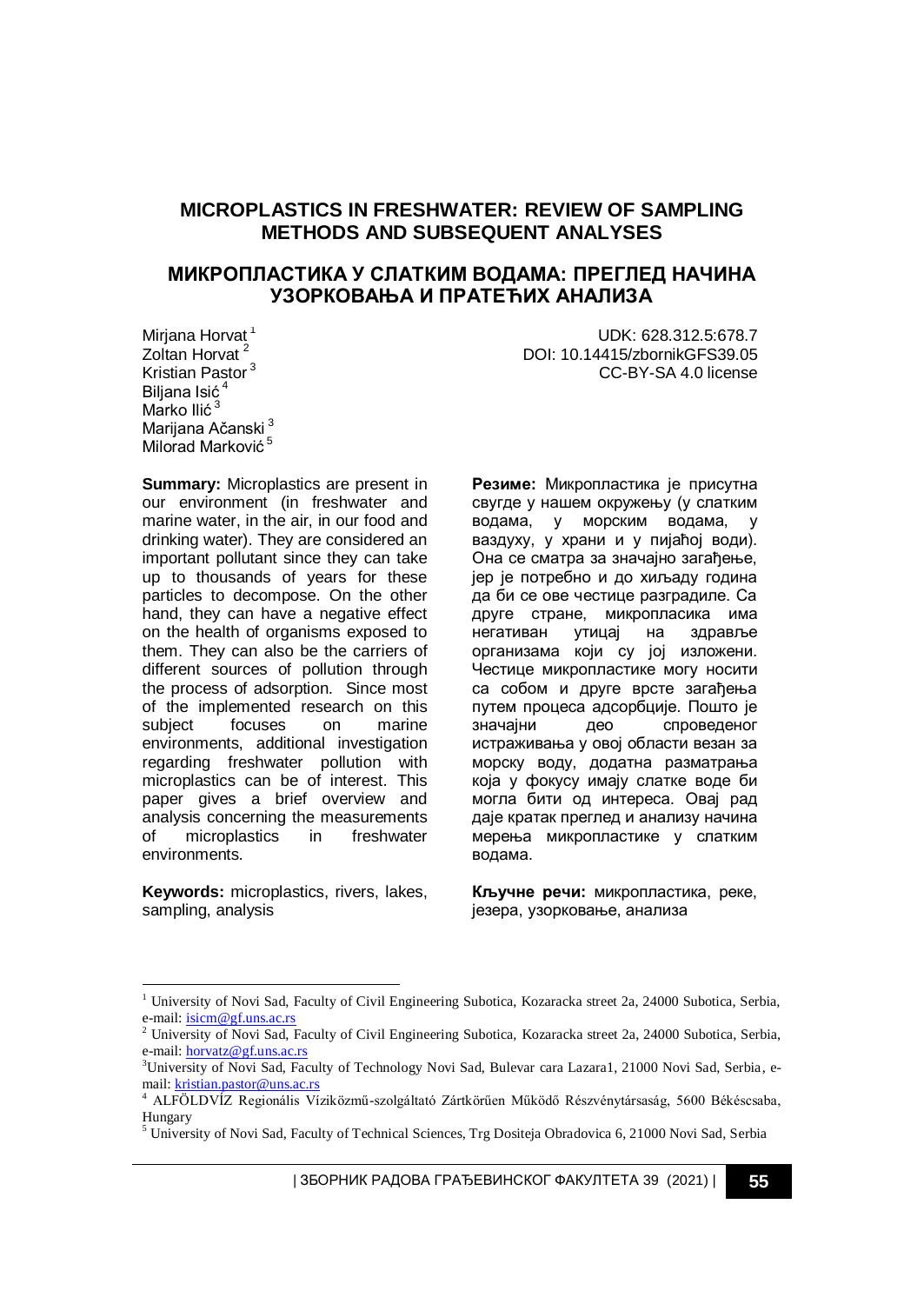## **1. INTRODUCTION**

Microplastics refer to small plastic particles with a diameter ranging from 1µm to 5mm [1,2]. Depending on the origin, microplastics are either primary, originating from tiny particles developed for commercial use (these include microfibers, cosmetics, etc., and are made from polyethylene, polypropylene, and polystyrene) or secondary. The latter are created from larger plastic items that get fragmented through physical, chemical, or biological processes (as a result of UV radiation, waves, etc.). One significant issue with microplastic is that it does not break down easily. It can take hundreds to thousands of years for some particles to decompose. At the same time, it is an important environmental pollutant [3].

Microplastic particles can be found all around, in freshwater and marine water, in the air, in our food and drinking water [1]. According to Campanale et al. [1], the increased deposition of plastics started in 1945, whereas Akdogan and Guven [2] reported that the mass production of plastics began in the 1950s. According to Akdogan and Guven [2], plastic production currently exceeds 280 million tons globally.

The main concern regarding microplastic pollution is its potential negative effect on the health of exposed organisms. The impact microplastic can have on the environment can be divided into a chemical effect due to the hazardous chemicals associated with it and a physical effect due to its physical characteristics (shape, size, etc.) [1].

When considering the chemical characteristics of microplastics, it should be noted that they can contain two types of material. The first is present due to the additives used during their production to make them more resistant or give them a specific look. At the same time, other types of chemicals can be present as a

# **1. УВОД**

Под термином микропластика се подразумевају честице пластике пречника од 1µm до 5mm [1,2]. У зависности од начина настанка, микропластика може бити примарна, настала од малих честица произведених за комерцијалну употребу (микровлакна, козметика, итд., обично направљена од полиетилена, полипропилена полистирена) или секундарна. Секундарна микропластика настаје од већих комада пластике која се фрагментише услед физичких, хемијских или биолошких процеса (УВ зрачење, таласи, итд.). Један од значајних проблема везан за микропластику је чињеница да се не разграђује лако. За неке од ових честица су потребне стотине или хиљде година да се разграде, због чега се сматрају за значајни загађивач животне средине [3].

Честице микропластике се могу наћи свуда око нас, у слатким и морским водама, у ваздуху, у храни и пијаћој води [1]. Повећано депоновање пластике у виду отпада је почело 1945. године [1], док је масовна производња пластике почела током 1950.-их [2]. Тренутно, глобална производња пластике премашује 280 милиона тона годишње [2].

Један од примарних проблема везаних за микроипластику је њен негативан утицај на организме који су јој изложени. Начелно, утицај микропластике на околину може бити хемијског карактера (услед штетних хемикалија везаних за пластику) или физичког карактера (облик, величина, итд.) [1].

Кад се разматрају хемијске особине микропластике, оне се могу сврстати у две категорије. Прва категорија обухвата адитиве који се користе у процесу производње, док друга категорија обухвата материје које се адсорбују за честице микропластике. Постоје адитиви који се користе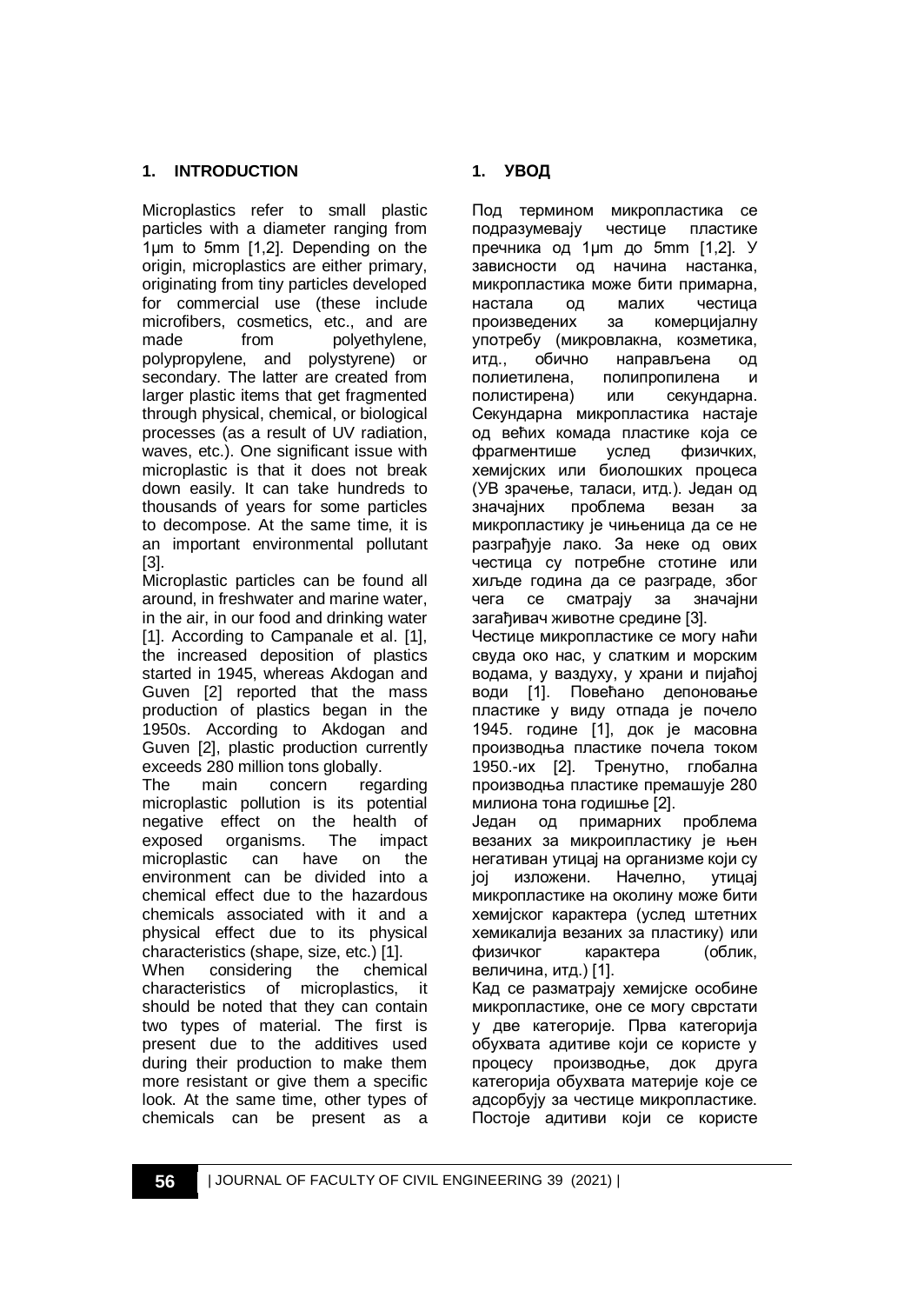consequence of adsorption on the particles during their exposure to the environment. Materials used in plastic as additives that are considered hazardous are known to have harmful effects on the organisms exposed to them. According to Campanale et al. [1], some of these materials are used regularly during packaging or the plastics manufacturing process. Some examples of these include bisphenol A, phthalates, brominated flame retardants, and others.

Researchers have found microplastic pollution in virtually all parts of our<br>surroundings, including marine surroundings, including marine environments, estuaries, rivers, lakes, soil, and the atmosphere [2]. Marine pollution with microplastics is widely studied since oceans are considered to be significantly polluted. Hence, numerous researchers conducted field measurements to determine the characteristics of this pollution in different parts of the marine environment (sea surface, subsurface waters, and the sediments) [2]. Conducted studies showed that microplastics are present in marine waters worldwide, such as the Mediterranean sea, Pacific Ocean, Arctic Polar waters, China Seas, etc. [2]. The main concern regarding this pollution is the uptake of microplastic particles by microorganisms inhabiting these waters. Namely, the small size of these particles makes them bioavailable to aquatic organisms [2]. Another location exposed to this type of pollution are estuaries that are being polluted via anthropogenic debris [2]. Research conducted regarding estuary pollution showed that microplastics are also present in the organisms living there, including fish. Some of the studies suggest that the increased availability of microplastics may cause reduced growth, reproductivity, and increased mortality of exposed

organisms [2]. Considering that most of the implemented research focuses on

током производње пластике, а који се сматрају опасним по здравље организама који су им изложени. Неки од ових материјала се редовно користе током процеса паковања или током процеса производње пластике [1]. У групу изузетно штетних адитива спадају бисфенол А, фталати, броминирани ретарданти пламена, и други.

Научници су потврдили присуство микропластике готово у свим деловима нашег окружења, укључујући мора, речне делте, реке, језера, тло и атмосферу [2]. Пошто су мора изузетно загађена честицама микропластике, велики број истраживача је спровео теренска мерења са циљем утвђивања<br>интензитета овог загаћења у интензитета овог загађења у различитим деловима воденог стуба у морима (површина, подповршинска вода, нанос) [2]. Ова истраживања су такође потврдила да се микропластика може наћи у разним морима и океанима, као што је Медитеранско море, Пацифички океан, воде Арктика, Кинеско море, итд. [2]. Један од главних проблема везаних за овај тип загађења је да микроорганизми који живе у овим водама уносе у свој организам микропластику, која потом има негативан ефекат на њих [2]. Речне делте су још један тип водног тела зачајно загађен честицама микропластике услед отпада антропогеног порекла [2]. Спроведена истраживања су потврдила да су честице микропластике такође присутне у организмима који ту живе, укључујући и рибе. Друга истраживања тврде да изложеност живог света овом типу загађења може довести до сметњи у развоју, репродукцији и повишеном степену смртности [2].

Узевши у обзир да се већина истраживања фокусира на мора и океане [3], додатне анализе везане за присуство микропластике у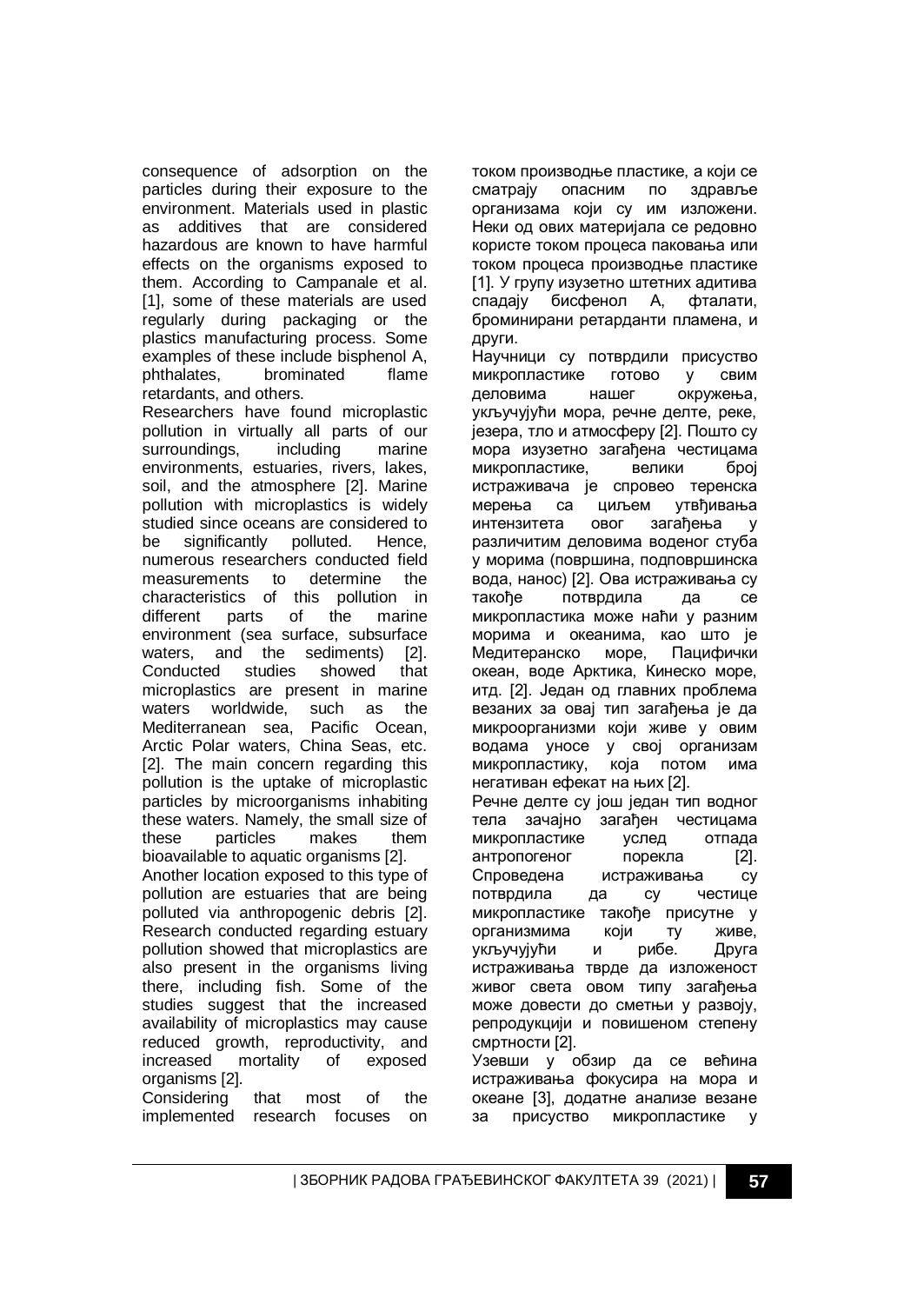marine environments [3], additional investigation considering freshwater pollution with microplastics (lakes and rivers) is essential. The presented study gives a brief overview and analysis of microplastics measurements in freshwater environments.

### **2. MEASURING MICROPLASTICS IN FRESHWATER**

## *2.1. Rivers*

A paper published by Liedermann et al. [4] describes a reasonable approach for monitoring microplastics in rivers. The authors focused their investigation on developing a methodology capable of providing detailed and representative data regarding the pollution of medium and large rivers with microplastics. With that in mind, they created a net-based device capable of sampling water at three different depths simultaneously and tested the approach on the Danube River in Austria.

To get samples from different depths, they installed a measuring device that can gather debris at three different locations: the water's surface, the middle of the chosen water column, and near the bottom. After experimenting with altering mesh sizes, they found that too small mesh sizes do not perform well at velocities of 2-3m/s.

The final configuration of the measuring equipment consisted of three main sections, the section for surface water sampling, the section in the middle part of the water column, and the sampling of the near-bed material. The main characteristics of the constructed measuring device are given in Tab. 1, while the measuring device can be seen in Fig. 1.

It is interesting to note that the upmost part of the measuring device had buoyant bodies to ensure it will stay on the water surface. In contrast, the lowest part was designed similarly as a sampling device for sediment bed-load sampling. All the sampling points had<br>their own mechanical velocity their own mechanical velocity слатким водама (река и језера) могу бити од пресудног значаја. Овај рад даје кратак преглед и анализу метода које се могу користити при одређивању присуства микропластике у слатким водама.

## **2. МЕРЕЊЕ МИКРОПЛАСТИКЕ У СЛАТКИМ ВОДАМА**

## *2.1. Реке*

У раду [4] се предлаже једна разумна методологија за мерење микропластике у рекама. Аутори су покушали да развију поступак који је повољан за скупљање меродавних података о загађењу микропластиком у рекама средње и велике величине. Предложени поступак се заснива на мерном уређају са мрежама за узорковање, које су распоређене на три различите дубине воденог стуба. Уређај је тестиран на Дунаву у Аустрији.

Да би се симултано обезбедили узорци са три различите дубине, конструисани уређај има три локације узорковања: на површини воде, на средини воденог стуба и близу дна. Након спроведеног испитивања са мрежама различите финоће, констатовано је да мреже са малим отворима нису погоне за брзине струјања воде 2-3м/с.

Коначна конфигурација мерног уређаја је подразумевала три кључна дела, намењена за узорковање на површини воде, на половини дубине и у близини дна. Основне карактеристике мерног уређаја су дате у Табели 1, док је сам уређај приказан на Слици 1.

Занимљиво је приметити да део предвиђен за узорковање на површини има посуде са ваздухом да би се обезбедило плутање. Са друге стране, део предвиђен за узорковање при дну је конструисан слично инструменту за мерење вученог наноса. Сва три дела мерног уређаја имају свој механички мерач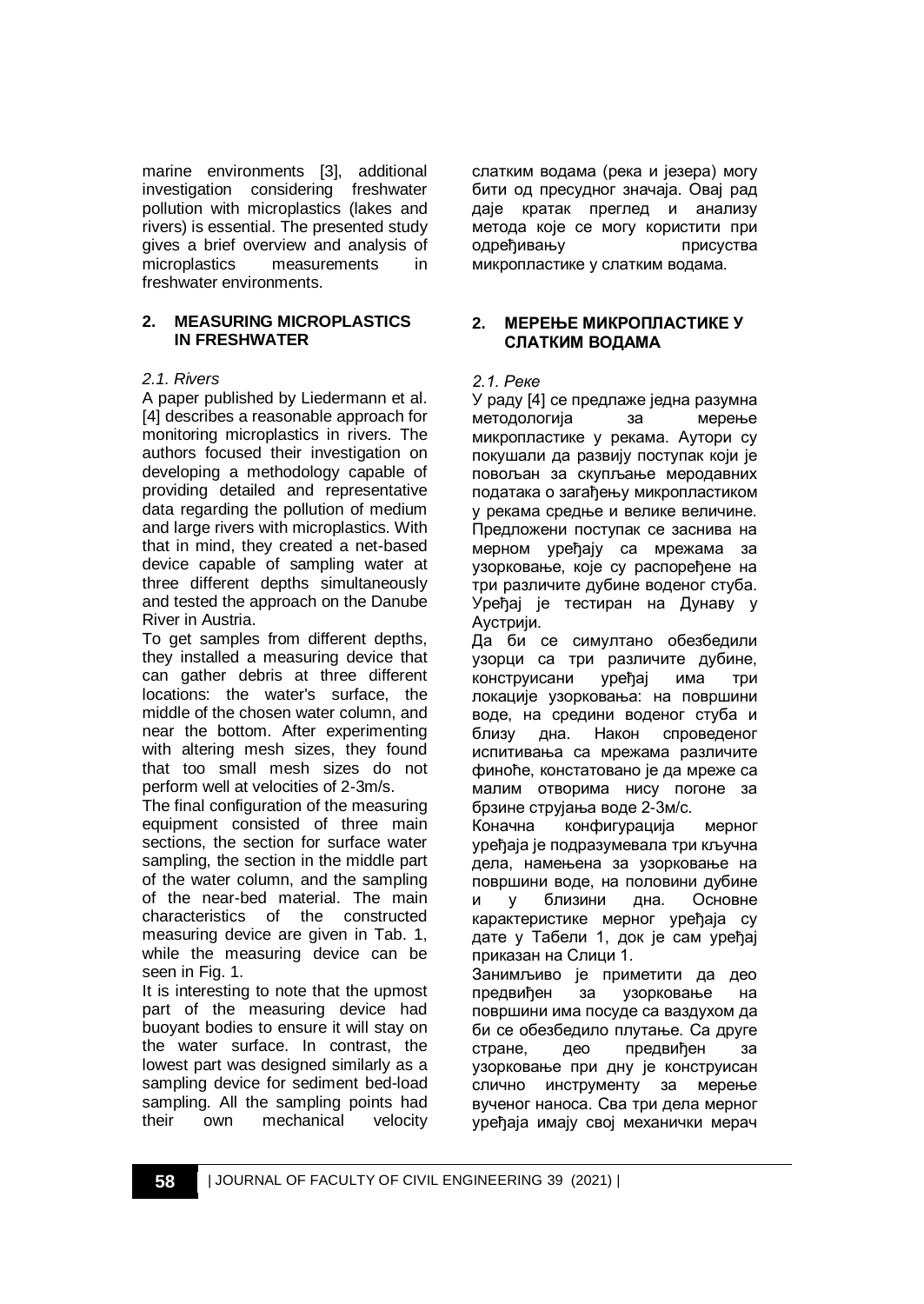measuring instruments since the velocity through the net is different from the free-flowing water velocity. In order to ensure that the nets are positioned upright when the device is deployed, inclination racks hat to be installed to compensate for the force generated by the flowing water (Fig. 1).

брзине, јер је брзина струјања кроз мрежу различита од непоремећене брзине струјања воде. Да би се обезбедило да отвори мрежа буду позиционирани вертикално током мерења, предвиђени су и механички дистанцери да би се компензовала хидродинамичка сила тока (Слика 1).

| Табела 1 – Карактеристике мерног уређаја [4]                 |  |
|--------------------------------------------------------------|--|
| Table 1 - Microplastics measuring device characteristics [4] |  |

| Sampling depth | Surface water             | Middle water   | Near bed             |
|----------------|---------------------------|----------------|----------------------|
| Net opening    | $500 \mu m$ , 250 $\mu m$ | 500 µm, 250 µm | 500 um               |
| Flowmeter      | mechanical                | mechanical     | mechanical           |
| Additional     | Buoyant bodies to         |                | loads<br>to<br>Heavv |
| requirements   | keep the opening          |                | keep the sampler at  |
|                | on the surface.           |                | the bottom           |



Слика 1 – Мерни уређај за мерење микропластике у рекама средње и велике величине [4]

Figure 1 – Measuring device for sampling microplastics in medium and large rivers [4 Samples collected by the authors [4] Прикупљени узорци су потом сушени

| ЗБОРНИК РАДОВА ГРАЂЕВИНСКОГ ФАКУЛТЕТА 39 (2021) | **59**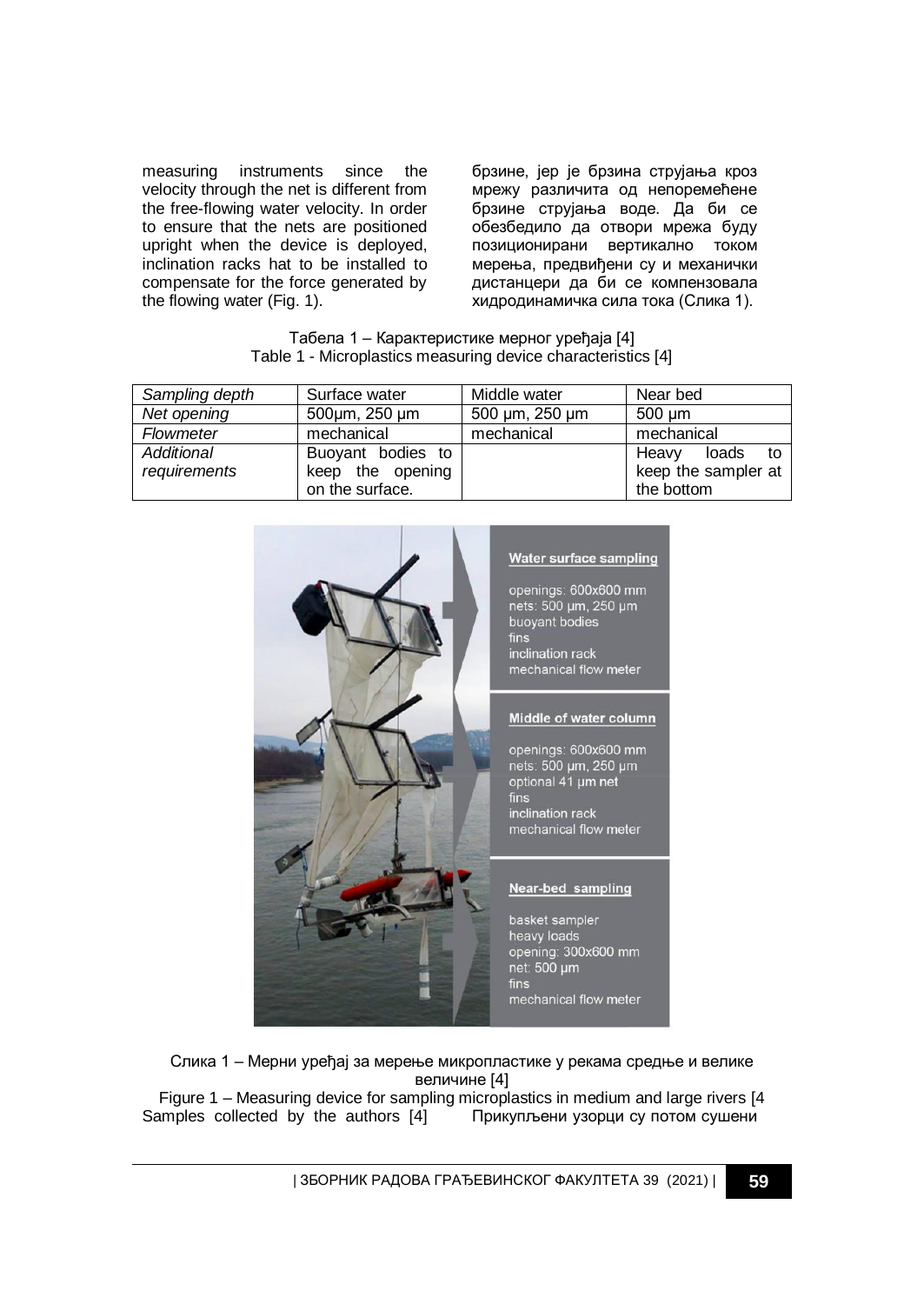were wet sorted and dried at  $50^{\circ}$ C, after which they were dry sorted. This procedure was satisfactory to separate plastic particles from organic matter. Naturally, particles in the fraction <5mm were considered microplastics.

на 50 °С, након чега су разврставани. Ова методологија је била довољна да се честице микропластике одвоје од органске материје. Наравно, за микропластику су сматране честице мање од 5мм.



Слика 2 – Пример резултата мерења микропластике у Дунаву у Аустрији [4] Figure 2 – Example of measured microplastics concentration in the Danube River in Austria [4]

Figure 2 depicts an example of the measurement results reported by Liedermann et al. [4]. It is evident that the detected microplastic is not restricted to the water surface. There seems to be some accumulation close to the banks. However, most microplastic transport is through the middle of the analyzed river crosssection. The authors [4] also concluded that the ratio of the water velocity through the measuring device (measured by the mechanical velocity meter) and the free-flowing water velocity (measured by an ADCP) was around 0.78 for the 500 um net and  $0.52$  for the 250  $\mu$ m net. This had an interesting consequence on the amount of microplastics captured by the two nets. Namely, the  $250 \mu m$  net caught fewer microplastics than the  $500 \mu m$ net. Although this seems unusual, it can be attributed to the fact that the 250 um

Слика 2 приказује пример мерних резултата објављених од стране<br>аутора [4]. Једнозначно је да аутора [4]. Једнозначно је да присуство микропластике није ограничено на површину воде. Такође се може приметити повећана концентрација у близини обалa. Међутим, највећи транспорт микропластике се јавља у средини анализираног попречног пресека. У раду [4] је такође констатовано да је однос брзине струјања воде кроз мрежу мерног уређаја и непоремећене брзине струјања око 0.78 за мрежу отвора 500  $\mu$ m, односно око 0.52 за мрежу отвора 250 m. Ово је имало занимљиву последицу у погледу количине микропластике која је остала у мрежи. Наиме, мрежа отвора 250 µm је узорковала мању количину микропластике у односу на мрежу отвора 500 µm. Иако ово на први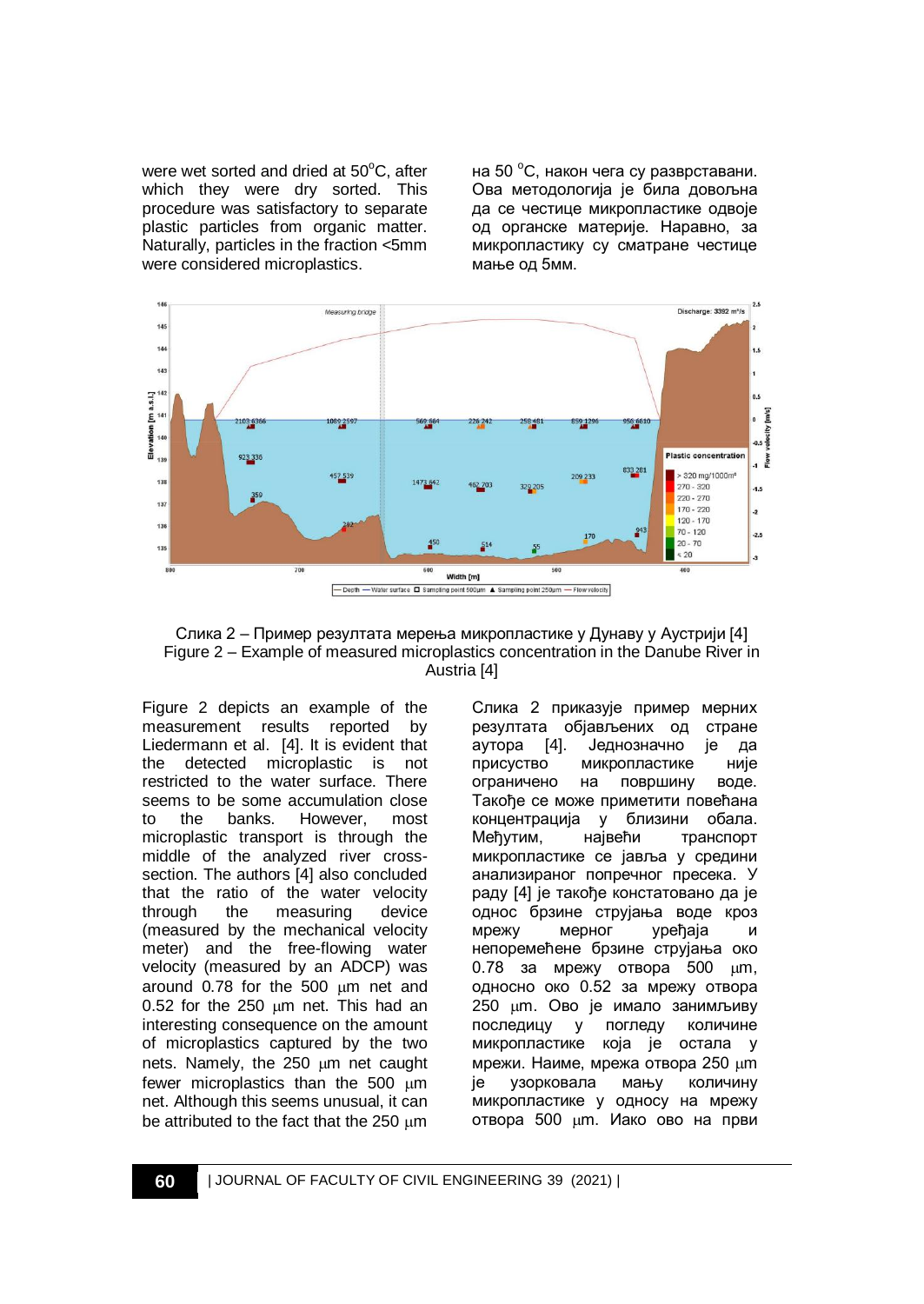generates a considerable backwater effect that forces the microplastic particles to alter their trajectory and avoid the net entirely. Therefore, a more delicate net will not always capture more particles due to this hydrodynamical effect.

#### *2.2. Lakes*

When processing samples taken from lakes, there is a problem regarding the abundance of organic matter. The nets for sampling microplastics are more than likely to gather an extensive quantity of organic matter. On the other hand, lakes are prone to eutrophication. Hence, plastic particles can have organic matter on them due to adsorption (algae, other organisms growing on it, etc.). Therefore, it is imperative to properly eliminate the organic matter and expose all the microplastic particles.

Masura et al. [5] devised a method for analyzing microplastics in the marine environment that can be fully utilized for samples gathered from lakes that have a considerable amount of organic matter in them.

The samples are poured through a 5.6mm and 0.3mm sieve. The material left on the 5.6mm sieve is either discarded or archived, while the material on the 0.3mm sieve is put in a drying oven for 24h at a temperature of 90°C. After this, the sample undergoes a Wet Peroxide Oxidation (WPO). This procedure starts by adding 20 mL of aqueous 0.05 M Fe(II) solution to the beaker where the sample is stored. After this, 20 mL of 30% hydrogen peroxide is added. The beaker is then heated to  $75^{\circ}$ C on a hotplate. When the desired temperature is reached, the sample should be removed from the hotplate until the boiling subsides. After keeping the mixture at a temperature of  $75^{\circ}$ C for 30 minutes, it should be inspected for the presence of organic matter. If there is still organic matter in the sample, the procedure is repeated. When no organic matter can be visually поглед може звучати нелогично, разлог се крије у чињеници да мрежа са мањим отворима генерише већи отпор течењу па флуидни делићи више теже да заобиђу препреку. Дакле, није за очекивати да финија мрежа узоркује више микропластике у свим околностима.

### *2.2. Језера*

Главни проблем при анализи узорака из језера је присуство велике количине органске материје. Са једне стране, сама мрежа ће захватити неку количину органске материје. Са друге стране, језера су подложна еутрофикацији. Ово значи да је веома вероватно да ће се на честице микропластике нахватати органска материја различитог типа (алге и други организми). Дакле, да би се дошло до меродавних података, кључно је елиминисати органску материју из узорка.

У раду [5] је приказана методологија за анализу присуства микропластике у морима, која се може применити и на узорке из језера.

Узорак се пропушта кроз два сита отвора 5.6мм и 0.3мм. Материјал који остаје на ситу отвора 5.6мм се одлаже и архивира, док се материјал задржан на ситу отвора 0.3мм ставља у сушницу на температуру од 90°С у трајању од 24 сата. Након овога, узорак се подвргава мокрој оксидацији водоник-пероксидом. Овај процес почиње додавањем 20 мЛ 0.05 М раствора гвожђе сулфата у узорак. После овога се додаје 20 мЛ 30% водоник-пероксида. Узорак се потом загрева до температуре од 75<sup>°</sup>С. Кад се достигне жељена температура, узорак је потребно скинути са грејача док кључање не посустане. Након овога се узорак одржава на температури од 75°С у трајању од 30 минута. Ако се визуелном инспекцијом констатује да још увек има органске материје у узорку, процедура се понавља. Кад је сва органска материја елиминисана,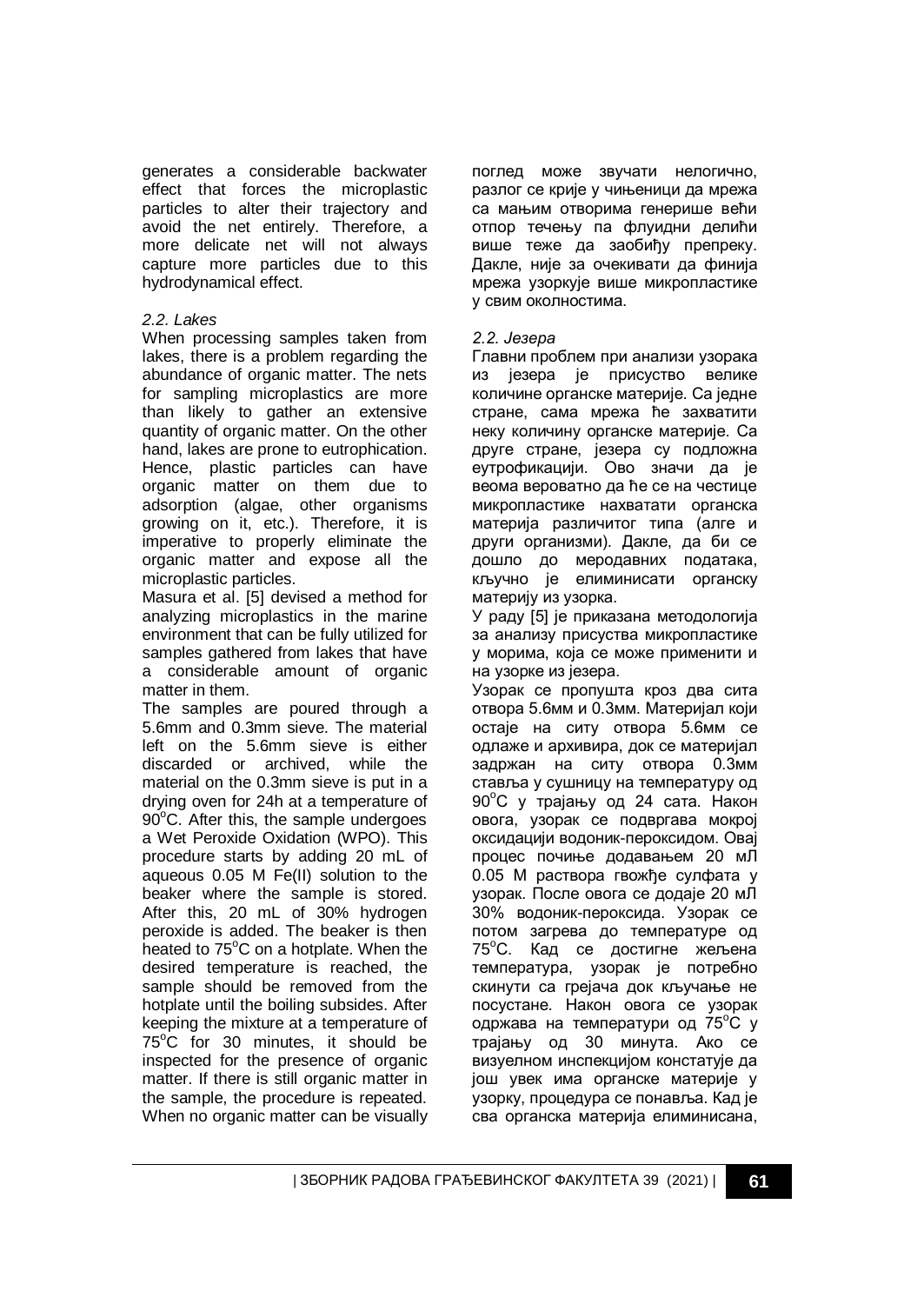detected in the sample, 6 g of salt (NaCl) is added per 20 mL of sample to increase the density of the solution. This enables a density separation procedure where the microplastic particles will float to the sample's surface and can be removed. Finally, the removed material from the solution's surface is put under a 40X magnification microscope to determine (and separate) the microplastic particles from the sample.

The described procedure for processing samples gathered from lakes to determine the amount of microplastics can also be employed for samples from rivers when there is a considerable amount of organic matter.

додаје се 6 г соли (NaCl) на сваких 20 мЛ раствора да би се повећала густина течности. Ово омогућава спровођење сепарације честица микропластике јер ће оне испливати на површину. Дакле, материјал који се нађе на површини се уклања. Потом следи визуелна инпекција користећи микроскоп са увећањем 40X, која за циљ има одвајање честица микропластике из уклоњеног материјала.

Описани поступак за анализу узорака узетих из језера се начелно може применити и на узорке из река ако у њима има веће количине органске материје.



Слика 3 – Алгоритам за одређивање количине микропластике у узорку [5] Figure 3 – Algorithm for determining the microplastic content in samples [5]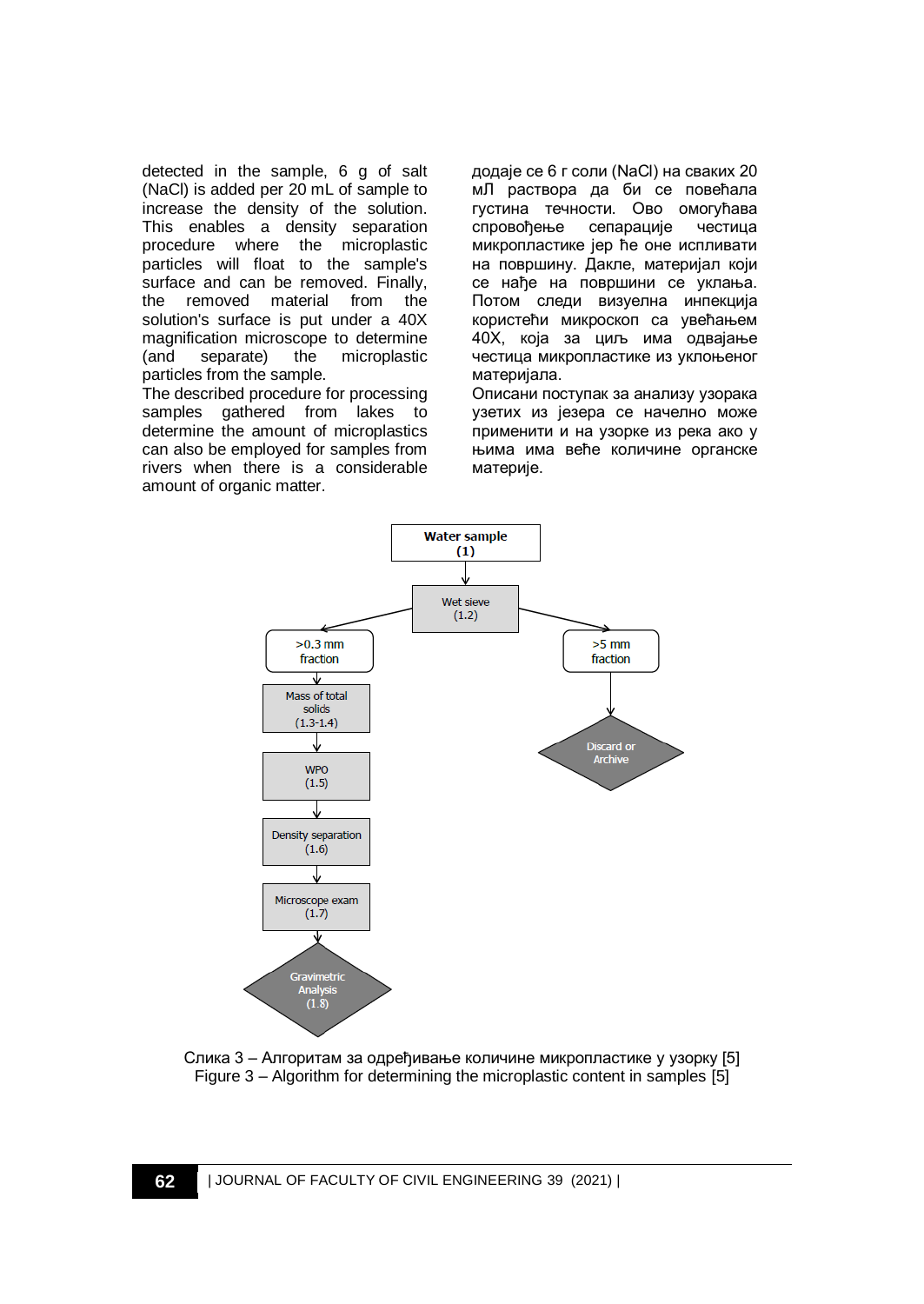## *2.3. Sediments*

Although this article deals with the sampling methods and subsequent analysis for quantifying microplastics in freshwater, the problem concerning microplastics in sediments should also be addressed. It is evident that microplastics can be found in any part of the water column [4]. Hence, it is reasonable to assume that they can be deposited on the river or lake bed.

In rivers, microplastics in the bed material can be released in cases of high floods, when the river bed is eroded, and the trapped microplastic ends up back in the water. On the other hand, plastic particles can be deposited when the flow velocity is low enough, especially if there is organic (or other) matter adsorbed on them. Therefore, in rivers, plastic particles can be deposited or entrained depending on the hydraulic conditions.

In contrast, in lakes, the dominant process is deposition. Therefore, it is reasonable to assume that there is only a slight chance that plastic particles deposited on the lake bed can be ever entrained. Hence, they will most probably remain in the bed material.

Taking the aforementioned into account, sediment samples that make up the bed of freshwater bodies should also be collected and analyzed for the presence of microplastics. A methodology for this was proposed by Frias et al. [6].

## **3. CONCLUSIONS**

Several researchers have concluded that plastic particles are present in freshwater (rivers, lakes, etc.). Therefore the assessment of these requires well thought through sampling protocols as well as subsequent laboratory analysis to determine the amount of plastic particles in them.

Since microplastics can be found in every part of the water column, samples should be collected from the

## *2.3. Нанос*

Иако се овај рад фокусира на начине узорковања и пратеће анализе за квантификацију микропластике у слаткој води, проблем микропластике у наносу се никако не сме занемарити. Очигледно је да се честице микроплатике могу наћи у било којем делу воденог стуба [4]. Дакле, разумно је претпоставити да може доћи до њиховог таложења на дно реке или језера.

У рекама, микропластика која се налази у материјалу дна може поново доспети у воду у временима великих протицаја кад долази до ерозије речног дна. Са друге стране, може доћи до таложења честица<br>микропластике кад је брзина микропластике кад је брзина струјања довољно мала, посебно у случају када је на њих адсорбована органска или нека друга материја.

У језерима је доминантан процес депоновања. Према томе, разумно је претпоставити да је вероватноћа да ће се честице микропластике које су депоноване на дно језера поново еродовати, изузетно мала. Узимајући ово у обзир, микропластика депонована на дно језера ће готово сигурно остати заробљена у депонованом материјалу.

На основу горе наведеног, нанос који чини дно река и језера је такође потребно испитати на присуство микропластике. Методологија за овај поступак се може наћи у [6].

## **3. ЗАКЉУЧЦИ**

Бројни истраживачи су установили да су честице пластике присутне у слатким водама (река, језера, итд.). Због овога, начини узорковања и пратеће процедуре, које за циљ имају одређивање количине микропластике, требају бити добро осмишљене.

Пошто микропластика може бити присутна у било којем делу воденог стуба, узорке треба узимати са